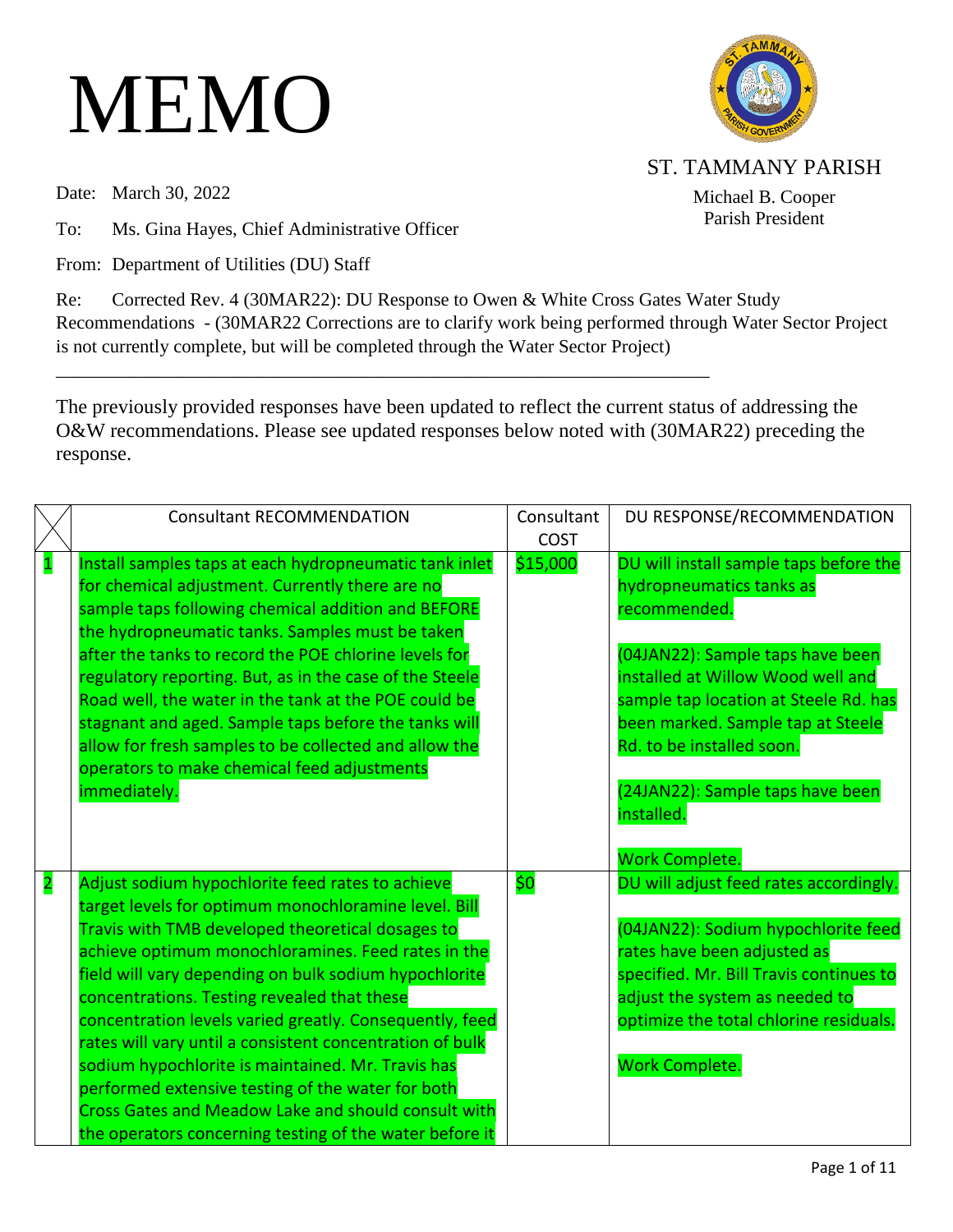| $\overline{\mathbf{3}}$ | enters the hydropneumatic tanks to ensure that<br>optimum monochloramine levels are achieved.<br>Optimum levels will help to control nitrification in the<br>distribution system and will produce the best water<br>quality while using chloramination. Theoretical<br>calculations show that the Steele Road water was<br>being under dosed for optimum chloramine formation.<br>Optimum target total chlorine residuals as determined<br>by TMD and as presented by Tammany Utilities to LDH<br>are 2.7 mg/I for the Steele Road and Meadow Lake<br>wells and 3.0 mg/l for the Willow Wood Well.<br>Purchase new sodium hypochlorite feed pumps with<br>greater capacity (337 ml/min). New pumps should be<br>variable speed via a 4-20 Ma input from the flow<br>meter. The current feed pumps cannot achieve a free<br>chlorine residual in the event that a "burn out" of the<br>system is needed. This report includes pumps sized<br>that can be used for normal feed rates to obtain<br>optimum chloramines but that also have the capacity<br>to feed enough sodium hypochlorite to achieve a good<br>free chlorine residual even with 6% bulk sodium<br>hypochlorite. All sites should have duplicate chemical<br>feed pumps and all chemical feed pumps should be<br>flow paced. "Step" chemical feed pumps may be<br>required if the JESCO pumps are found to provide | \$15,000               | New / Larger pumps, Magdos Model<br># LP20 have been installed.<br>Work complete.                                                                                                                                                                                                                                                                                                                                                                                                                                                                                                                                                                          |
|-------------------------|-----------------------------------------------------------------------------------------------------------------------------------------------------------------------------------------------------------------------------------------------------------------------------------------------------------------------------------------------------------------------------------------------------------------------------------------------------------------------------------------------------------------------------------------------------------------------------------------------------------------------------------------------------------------------------------------------------------------------------------------------------------------------------------------------------------------------------------------------------------------------------------------------------------------------------------------------------------------------------------------------------------------------------------------------------------------------------------------------------------------------------------------------------------------------------------------------------------------------------------------------------------------------------------------------------------------------------------------------------------------------------------|------------------------|------------------------------------------------------------------------------------------------------------------------------------------------------------------------------------------------------------------------------------------------------------------------------------------------------------------------------------------------------------------------------------------------------------------------------------------------------------------------------------------------------------------------------------------------------------------------------------------------------------------------------------------------------------|
| $\overline{\mathbf{4}}$ | inconsistent feed rates at the discharge pressures of 55<br>to 70 psi.<br>Conduct a free chlorine burn as soon as adequate<br>chemical feed equipment has been installed and as<br>soon as approval from LDH has been obtained. Once<br>the system is purged and returned to chloramines and<br>evaluated, an annual burn out of the system can be<br>considered. Proper notification must be given to all<br>customers and LDH whenever a change in disinfectant<br>is done. The decision to change to free chlorine for a<br>burn out should be based on system stability, demand<br>of chlorine at the POE versus monochloramine<br>residual concentrations at all sampling points and the<br>MRT, and all other system parameters. It is possible<br>that once all issues are resolved and a very stable<br>monochloramine system is achieved, that no<br>additional burn outs are deemed necessary. It is<br>premature at this time to speculate whether an annual<br>burn out will be necessary. (No Capital cost)                                                                                                                                                                                                                                                                                                                                                          | *need cost<br>estimate | We disagree that a chlorine burn out<br>of the system should be done<br>annually without regard to the<br>results of our nitrification monitoring<br>plan. We do agree with the report<br>that "the decision to change to free<br>chlorine for a burn out should be<br>based on system stability, demand of<br>chlorine at the POE versus<br>monochloramine residual<br>concentrations at all sampling points<br>and the MRT, and all other system<br>parameters". Based on the results of<br>our nitrification monitoring plan and<br>at the advice of Bill Travis (Thornton,<br>Musso, & Bellemin), a free chlorine<br>burn is not needed or recommended |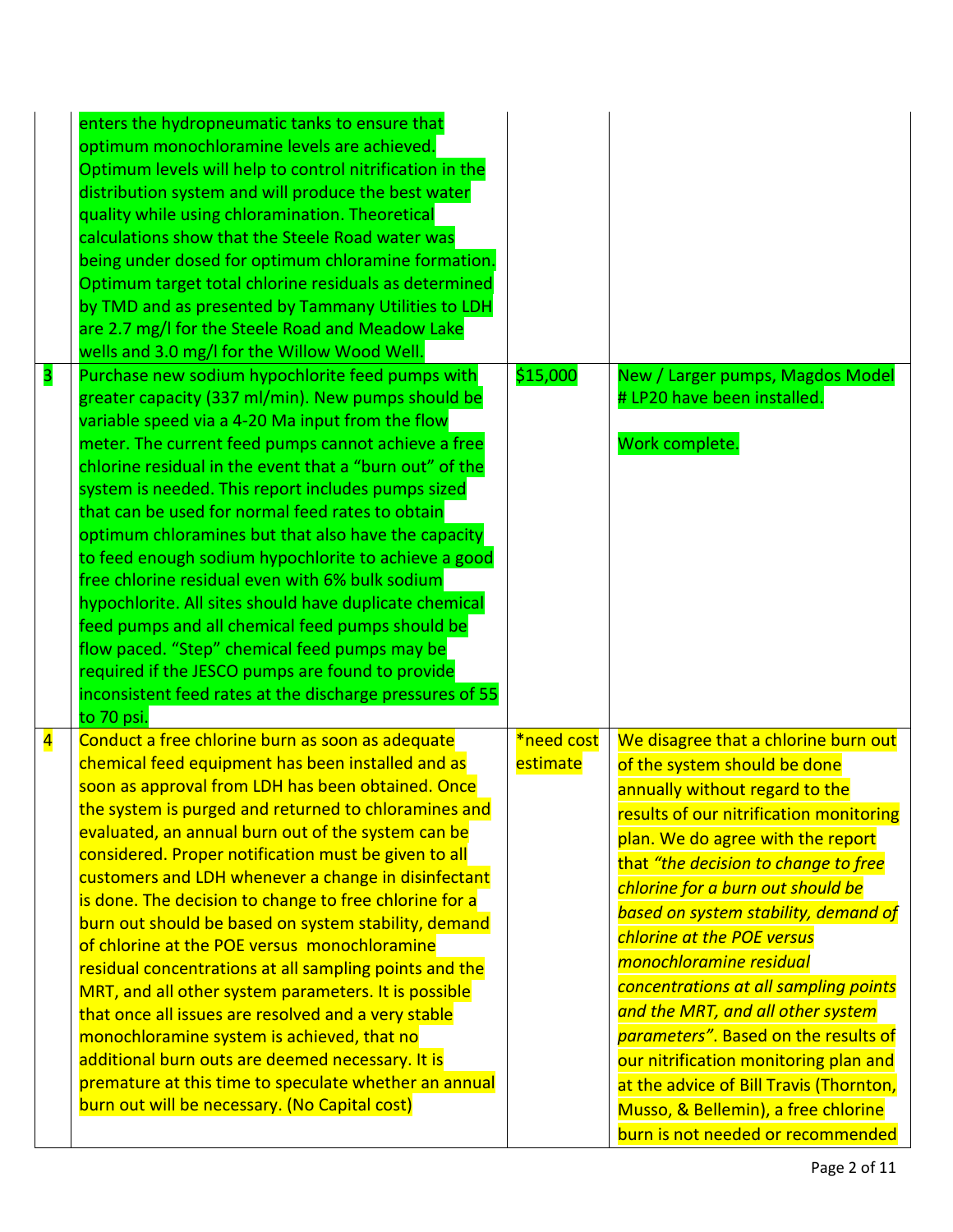at this time. The negative effects of a chlorine burn on the quality of the water provided including increases in chlorine odor, taste, and discoloration from oxidation of iron and manganese (brown water) is an unnecessary and unwarranted inconvenience to our customers. In addition to the aesthetic impacts, there will also be an exponential increase in carcinogens in the form of disinfection by-products produced in the disinfection process.

However, if a chlorine burn is desired, we strongly recommend a third party be contracted to provide the procedure and supervision/monitoring of the performance of the chlorine burn, and all in accordance with LDH rules, regulations, and approvals. Cost of this additional work shall be determined later upon approval.

(04JAN22): DU is in process of coordinating supplies, equipment, and personnel to perform the temporary conversion from Total Chlorine (Chloramine) system to Free Chlorine system (aka. Chlorine burn). Immediately following verification of needed supplies, equipment, & personnel application will be made to Louisiana Department of Health (LDH) for the temporary conversion. A minimum of 2 weeks (14 days) public notice will be provided prior to initiating conversion.

(24JAN22): DU has lined up Chlorine supply and is working on remaining supplies. The remaining field work modifications should be completed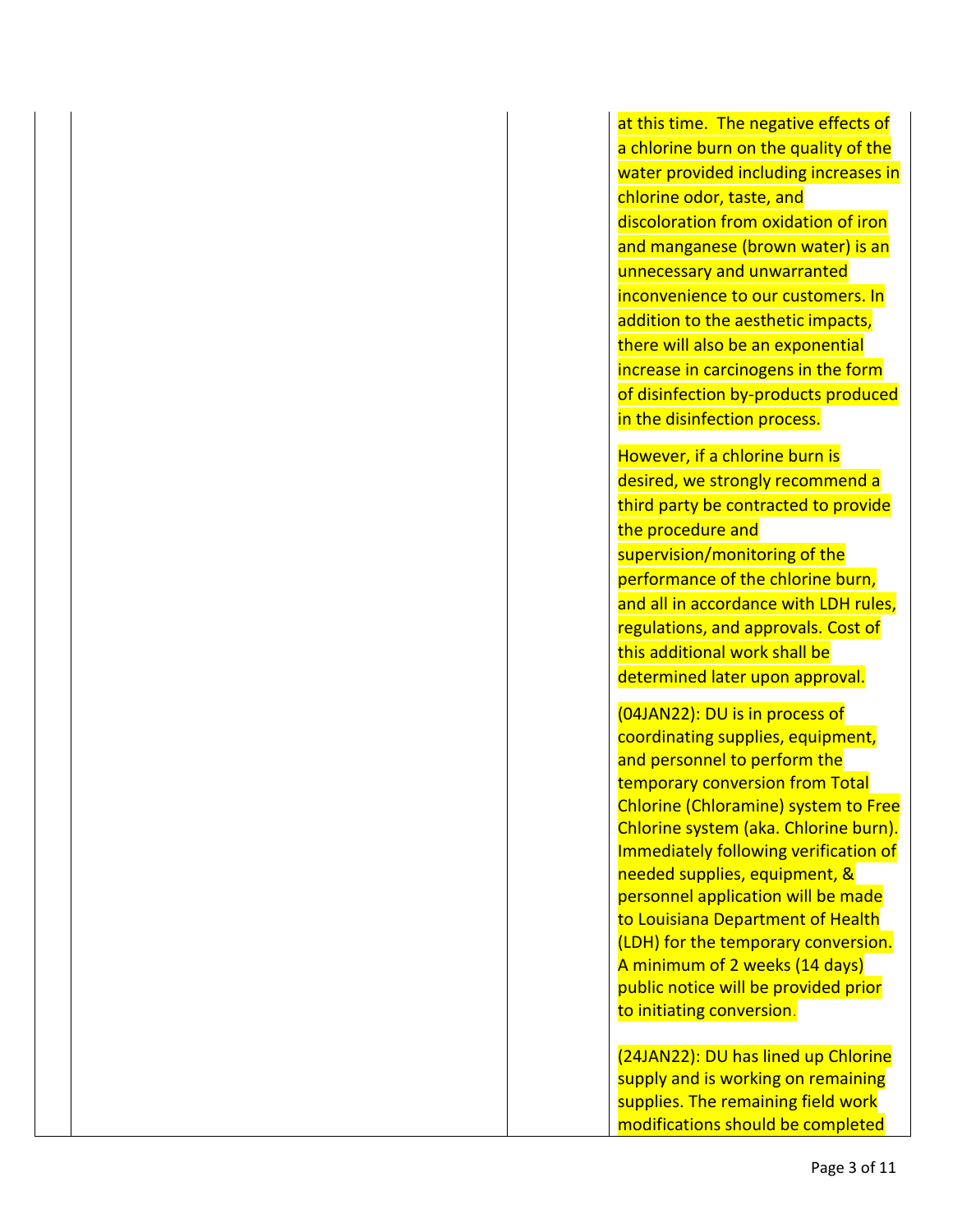next week weather permitting. Contract has been received from Curtis Environmental and has been submitted to Civil Division for review prior to signature. Immediately following verification of needed supplies, equipment, and execution of contract with Curtis Environmental application will be made to Louisiana Department of Health (LDH) for the temporary conversion. A minimum of 2 weeks (14 days) public notice will be provided prior to initiating conversion.

(23MAR22): Contract with Curtis Environmental is being finalized. Immediately following execution of contract with Curtis Environmental, the application will be made to Louisiana Department of Health (LDH) for the temporary conversion of the Cross Gates water distribution system from Total Chlorine (Chloramine) disinfection to Free Chlorine disinfection. A minimum of 2 weeks (14 days) public notice will be provided prior to initiating conversion. Chlorine, supplies, and equipment have been secured.

Work in progress.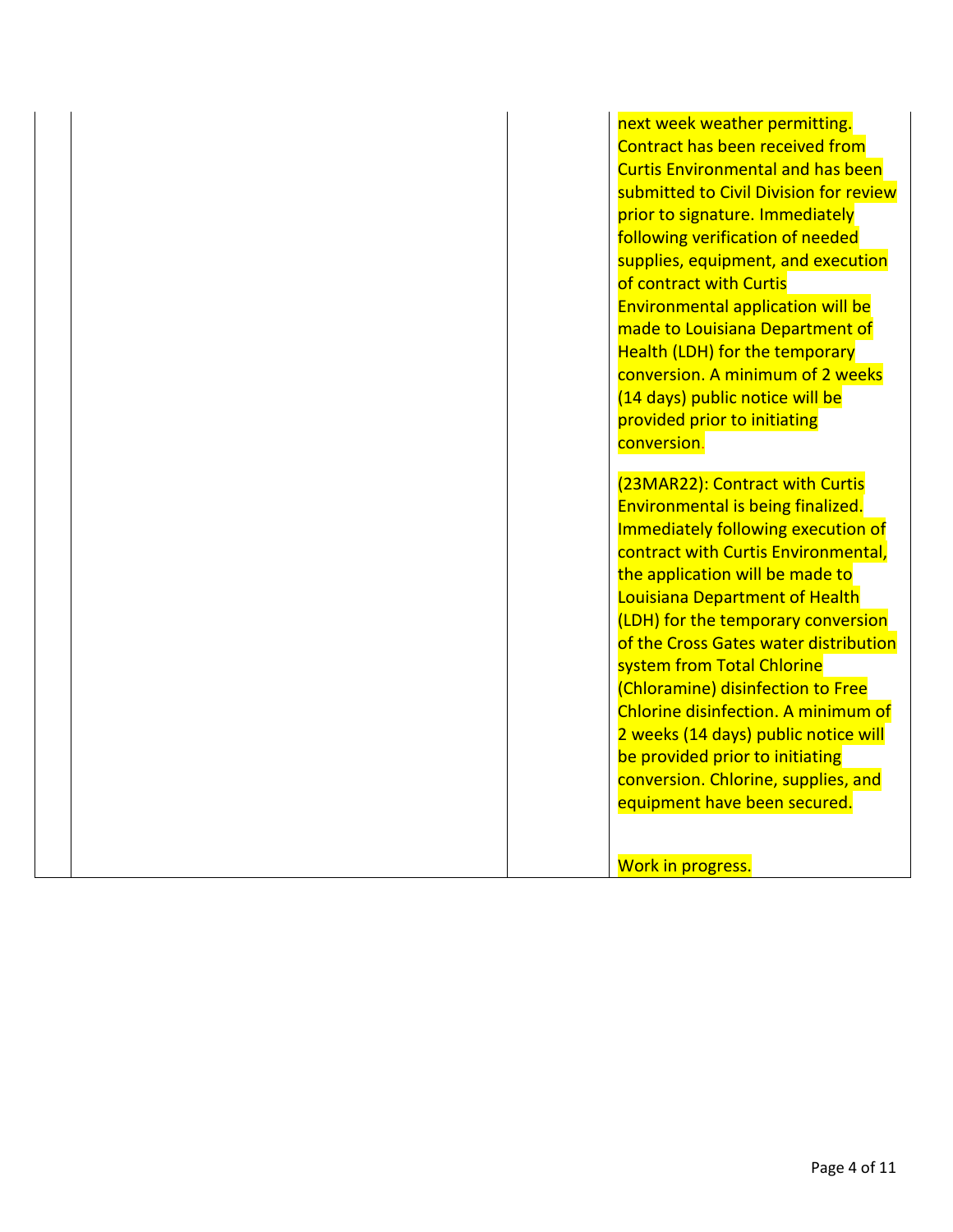| 5              | Dual bulk sodium hypochlorite tanks are<br>recommended at each site with a minimum of ten days<br>storage maintained. Sodium hypochlorite in each bulk<br>tank must be used completely before a tank is refilled.<br>Tanks must be washed out thoroughly before refilling<br>with new sodium hypochlorite. It may be possible to<br>construct a bulk sodium hypochlorite storage facility<br>for Tammany Utilities so that the minimum of ten days<br>storage is not required at each site. Approval from LDH<br>will be required to implement this plan. If approved,<br>the size of bulk storage tanks at each site could be<br>greatly reduced along with the time that the chemical<br>is held at each site before it is fed into the raw water.<br>$($10,000 / site = $30,000 Total)$ | \$30,000                          | *See # 6 response below                                                                                                                                                                                                                                                                                 |
|----------------|--------------------------------------------------------------------------------------------------------------------------------------------------------------------------------------------------------------------------------------------------------------------------------------------------------------------------------------------------------------------------------------------------------------------------------------------------------------------------------------------------------------------------------------------------------------------------------------------------------------------------------------------------------------------------------------------------------------------------------------------------------------------------------------------|-----------------------------------|---------------------------------------------------------------------------------------------------------------------------------------------------------------------------------------------------------------------------------------------------------------------------------------------------------|
| 6              | Tammany Utilities should consider switching to 6%<br>bulk sodium hypochlorite. While the use of 6% sodium<br>hypochlorite will require larger feed pumps and larger<br>bulk storage tanks, degradation of the chemical will be<br>greatly reduced with a more consistent feed achieved.<br>12% sodium hypochlorite will need to be utilized<br>during a burn out or larger chemical feed pumps<br>purchased. (Increased Chemical cost)                                                                                                                                                                                                                                                                                                                                                     | *increased<br>cost of<br>chlorine | DU is considering the switch to the<br>6% bulk sodium hypochlorite. Several<br>factors will be impacted by this<br>(operations, storage tanks, larger<br>sheds, pumps) and DU will need time<br>and funding to make the transition.                                                                     |
| $\overline{7}$ | Insulate the wooden chlorine and chemical feed<br>buildings. Temperatures recorded in the building were<br>extremely high which is very detrimental to the sodium<br>hypochlorite. A constant and low temperature is<br>needed to properly store sodium hypochlorite.<br>$($15,000/site = $45,000 Total).$                                                                                                                                                                                                                                                                                                                                                                                                                                                                                 | \$45,000                          | DU has investigated a contract to<br>have new insulated<br>building designed & built with proper<br>air conditioning. Preliminary cost<br>estimated to be \$60,000 per building<br>and funding is required.                                                                                             |
| 8              | Ensure proper operation of the air conditioning units in<br>each building - Room temperature of 70°F max. should<br>be maintained but would prefer 62°F for stabilized<br>sodium hypochlorite. Window units may not be ideal<br>given the corrosive nature of the atmosphere.<br>$(510,000/site = $30,000 Total).$                                                                                                                                                                                                                                                                                                                                                                                                                                                                         | \$30,000                          | *see #7 response above                                                                                                                                                                                                                                                                                  |
| 9              | Larger calibration chambers are needed to check the<br>calibration of each chemical feed pump, especially if<br>6% sodium hypochlorite is considered. (\$250/site =<br>\$750)                                                                                                                                                                                                                                                                                                                                                                                                                                                                                                                                                                                                              | \$750                             | DU will purchase this larger<br>calibration chamber as suggested.<br>(04JAN22): DU has purchased the<br>larger calibration chambers.<br>Chambers will be installed upon<br>receipt.<br>(24JAN22): DU has installed larger<br>calibration chambers at Steele Rd.<br>well site and Willow Wood well site. |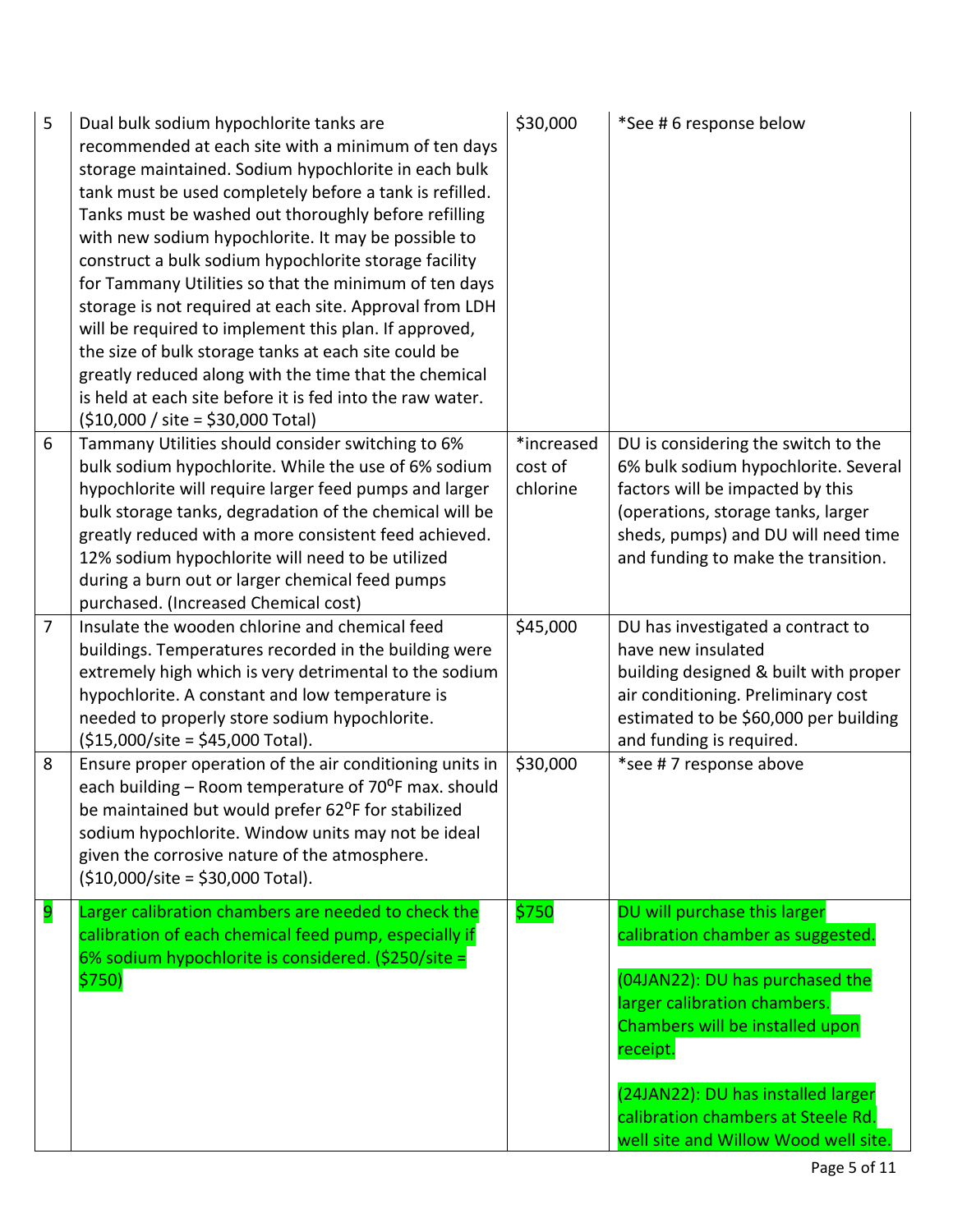| DU agrees with this<br>Alternate Steele Road and Willow Wood operation<br><b>10</b><br>recommendation, however, will<br>every other day. This will take modifications to the<br>recently installed SCADA system such that control can<br>need the necessary equipment and<br>be added, or the addition of PLC's at each site<br>upgrades to existing SCADA to<br>programmed to alternate wells each day. Currently the<br>perform the alternating operation<br>Willow Wood site overpowers the Steele Road site<br>between wells.<br>such that the Steele Road site remains idle for<br>(04JAN22): Steele Rd. and Willow<br>extended periods of time. Water quality at the Steele<br>Road site will be adversely affected until the wells are<br><b>Wood operation is manually</b><br>alternated daily. SCADA/PLC<br>alternated. (Cost in Item 11)<br>being evaluated and investigated.<br>(24JAN22): Steele Rd. and Willow<br><b>Wood operation is manually</b><br>alternated daily. SCADA/PLC<br>being evaluated and investigated.<br>(23MAR22): Steele Rd. and Willow<br><b>Wood operation is manually</b><br>alternated daily to optimize water<br>addition of PLC's at each site to<br>alternate wells each day will be<br>portion of Water Sector project. |  | <b>Meadow Lake well site is scheduled</b><br>to be installed January 28, 2022.<br>(23MAR22): DU has installed larger<br>calibration chamber at Meadow Lake<br>well site.<br>Work complete. |
|------------------------------------------------------------------------------------------------------------------------------------------------------------------------------------------------------------------------------------------------------------------------------------------------------------------------------------------------------------------------------------------------------------------------------------------------------------------------------------------------------------------------------------------------------------------------------------------------------------------------------------------------------------------------------------------------------------------------------------------------------------------------------------------------------------------------------------------------------------------------------------------------------------------------------------------------------------------------------------------------------------------------------------------------------------------------------------------------------------------------------------------------------------------------------------------------------------------------------------------------------------------|--|--------------------------------------------------------------------------------------------------------------------------------------------------------------------------------------------|
| being alternated as recommended.<br>Evaluation of remote control or<br>addition of PLC's at each site to be<br>included as part of Water Sector<br>project that has been awarded<br>funding.                                                                                                                                                                                                                                                                                                                                                                                                                                                                                                                                                                                                                                                                                                                                                                                                                                                                                                                                                                                                                                                                     |  | requirements and modifications are<br>requirements and modifications are<br>quality. Improved remote control or<br>evaluated as part of system modeling<br>(30MAR22): Wells are currently  |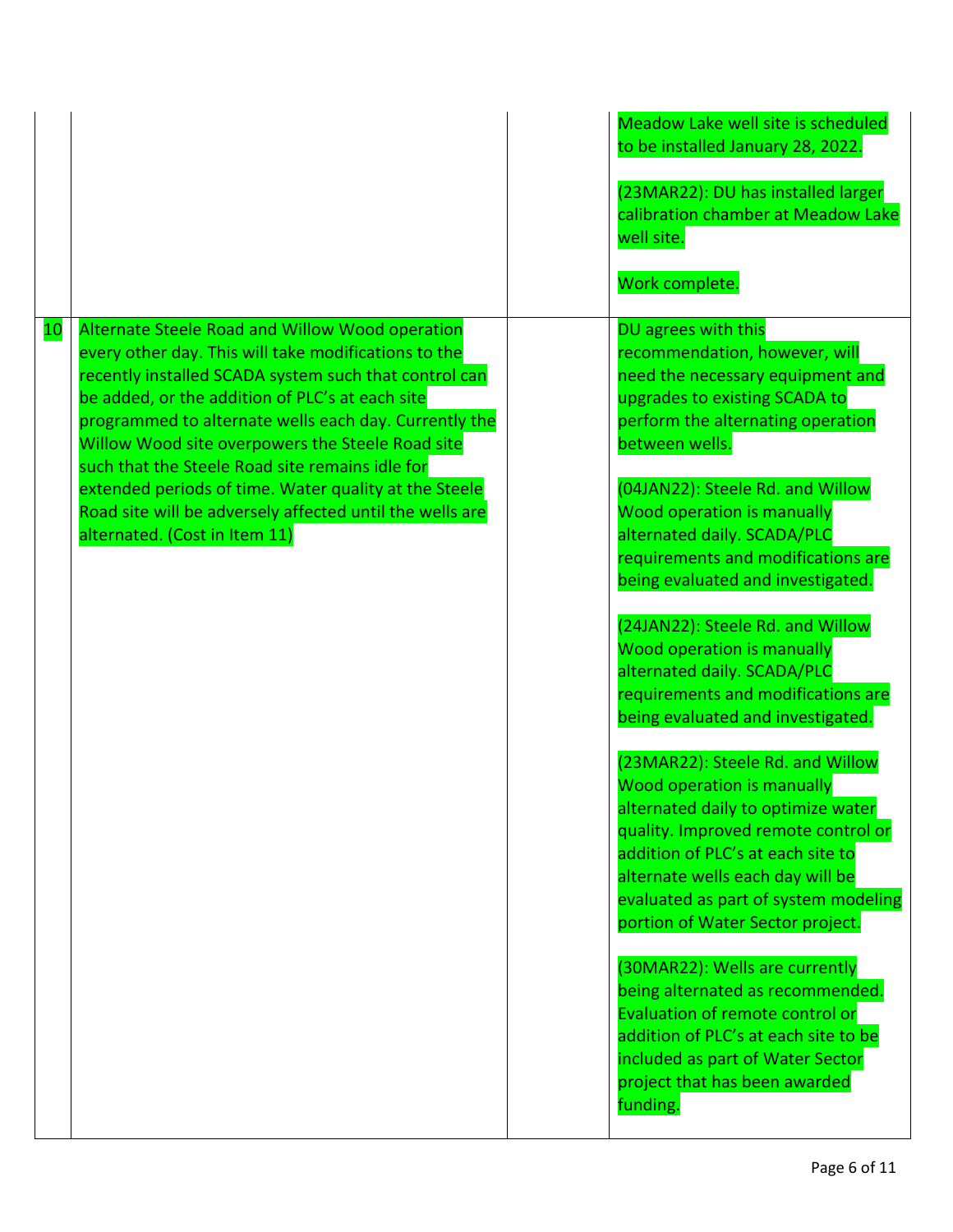| 11 | SCADA - Manual control of the well pressure settings<br>is needed in order to make one well the primary well<br>and the other well the secondary well. The SCADA<br>system should be modified or PLC's added at each well<br>site to allow control of each well by the operators with<br>set points to achieve primary and secondary operation<br>of the wells.                                                                                                           | \$20,000 | See Item #10 above.                                                                                                                                                                                                                                                                                                                                                                                                                                                                                                                                                                   |
|----|---------------------------------------------------------------------------------------------------------------------------------------------------------------------------------------------------------------------------------------------------------------------------------------------------------------------------------------------------------------------------------------------------------------------------------------------------------------------------|----------|---------------------------------------------------------------------------------------------------------------------------------------------------------------------------------------------------------------------------------------------------------------------------------------------------------------------------------------------------------------------------------------------------------------------------------------------------------------------------------------------------------------------------------------------------------------------------------------|
| 12 | It is recommended that all call out alarms from the<br>well sites are directed to the sheriff's office first. The<br>sheriff's office is manned 24/7. The sheriff's office can<br>locate an operator to address the issue, rather than<br>calls going to voice recordings. This recommendation<br>was suggested by members of the Council. We request<br>that the council resolve this issue of notification with<br>Tammany Utilities. (No cost)                         | \$0      | DU does not feel it would be proper<br>to burden the 911 system with non-<br>emergency calls. We currently have<br>the means with our after-hours call<br>system 24/7/365. When calls are<br>received, on call key personnel are<br>alerted and respond accordingly.<br>(23MAR22): Doctor's Exchange is<br>continued to be used which is a live<br>afterhours answering service utilized<br>by DU and medical offices. Calls<br>received by the Doctor's Exchange<br>are logged and sent to multiple DU<br>employees immediately following<br>customer call.<br><b>Work Complete.</b> |
| 13 | No SCADA has been added to the Meadow Lake well<br>site. Adding SCADA to this site is extremely critical<br>since this is a single well site. Immediate notification of<br>problems to an operator may allow the operator to<br>rush to the site to resolve a problem before the site<br>loses all stored water and pressure. Chemical feed<br>problems, such as the loss of sodium hypochlorite,<br>might be addressed before the system loses all<br>chlorine residual. | \$10,000 | DU would prefer to have SCADA at<br>ALL well sites - need funding to<br>make this happen.                                                                                                                                                                                                                                                                                                                                                                                                                                                                                             |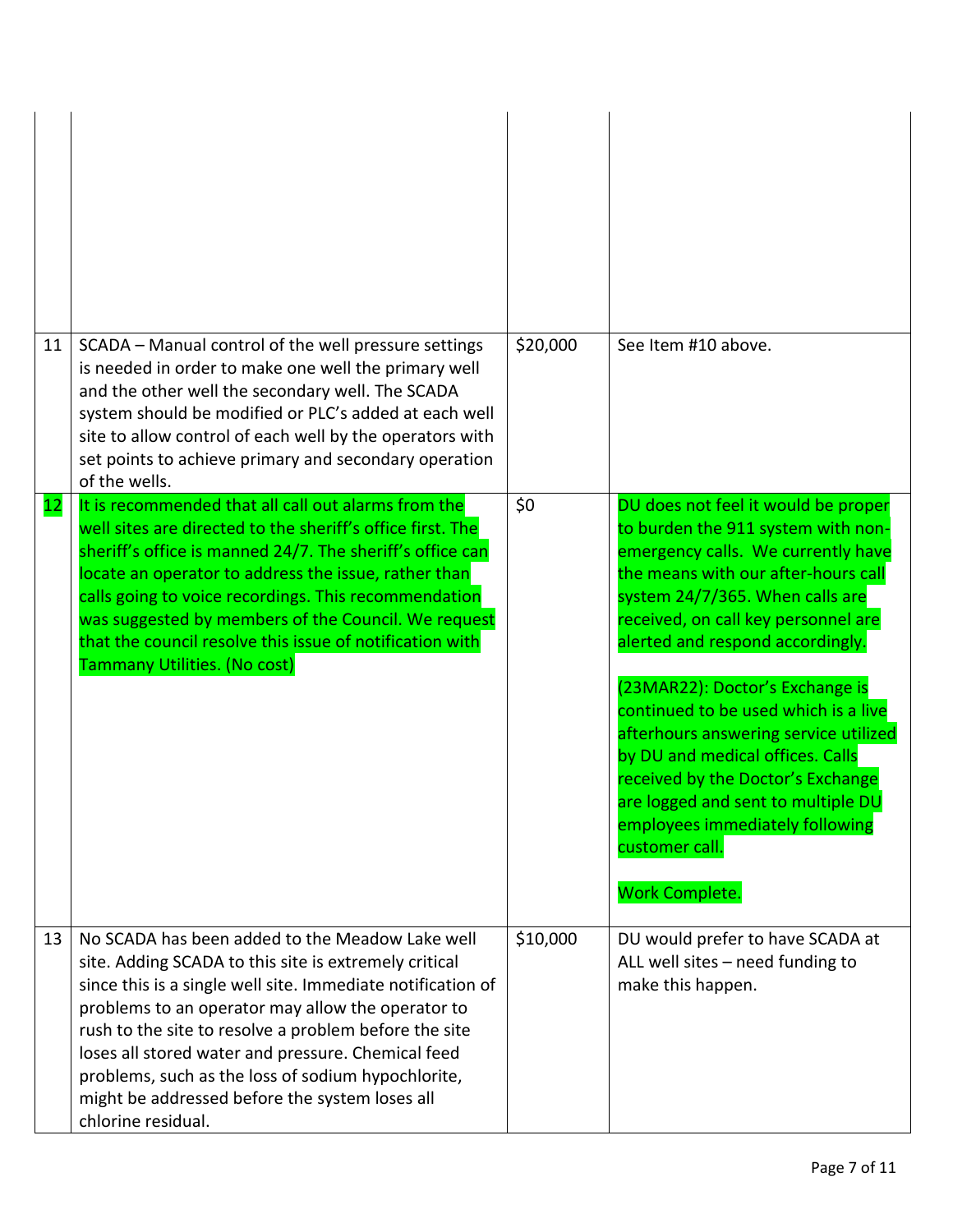| 14 | Hydro Tank modifications to the inlet piping at both<br>the Willow Wood and Meadow Lake tanks must be<br>corrected to eliminate short circuiting of the treated<br>water. Each tank must be removed from service,<br>inspected, and the internal piping corrected to ensure | \$20,000 | DU agrees with this<br>recommendation. Work will need to<br>be funded and performed by<br>contractor.                                                                                                                                                                |
|----|-----------------------------------------------------------------------------------------------------------------------------------------------------------------------------------------------------------------------------------------------------------------------------|----------|----------------------------------------------------------------------------------------------------------------------------------------------------------------------------------------------------------------------------------------------------------------------|
|    | that the water entering each tank is directed to the<br>opposite end of the tank to allow full contact time and<br>to change out the water in the tanks each time the<br>tank is used.                                                                                      |          | (04JAN22): DU is scheduling<br>modifications to the Willow Wood<br>tank for January. Meadow Lake tank<br>modifications will be evaluated and<br>scheduled in the future.                                                                                             |
|    |                                                                                                                                                                                                                                                                             |          | (24JAN22): DU has scheduled<br>modifications to the Willow Wood<br>tank for next week. Meadow Lake<br>tank modifications will be evaluated<br>and scheduled in the future.                                                                                           |
|    |                                                                                                                                                                                                                                                                             |          | (22MAR22): Willow Wood tank<br>modifications are 90% complete.<br><b>Waiting on LDH approval to</b><br>complete modifications which<br>includes putting modifications<br>online. Meadow Lake tank<br>modifications will be evaluated and<br>scheduled in the future. |
|    |                                                                                                                                                                                                                                                                             |          | Work in progress.                                                                                                                                                                                                                                                    |
| 15 | Flow meters at the well sites were not working or were<br>not connected to the SCADA. New flow meters were<br>being installed during the course of this study. Each<br>flow meter should be verified for accuracy and each                                                  | \$15,000 | New ultrasonic meters have been<br>installed, and modifications for flow<br>pacing is in progress.                                                                                                                                                                   |
|    | flow meter should be connected to the SCADA. Signals<br>from the flow meters to the chemical feed pumps for<br>flow pacing will help to ensure that a consistent<br>dosage of chlorine is being made as the flow varies.                                                    |          | (04JAN22): DU is scheduling<br>contractor to set up flow meters and<br>pumps for flow pacing.                                                                                                                                                                        |
|    |                                                                                                                                                                                                                                                                             |          | (24JAN22): DU has contractor<br>scheduled to visit site next week to<br>provide quote to set up.                                                                                                                                                                     |
|    |                                                                                                                                                                                                                                                                             |          | (23MAR22): Contractor visited<br><b>Willow Wood and Steele Rd. well</b><br>sites to evaluate flow pacing.<br><b>Evaluation determined that flow</b><br>pacing of the current pump setup                                                                              |
|    |                                                                                                                                                                                                                                                                             |          | could result in less accurate dosing                                                                                                                                                                                                                                 |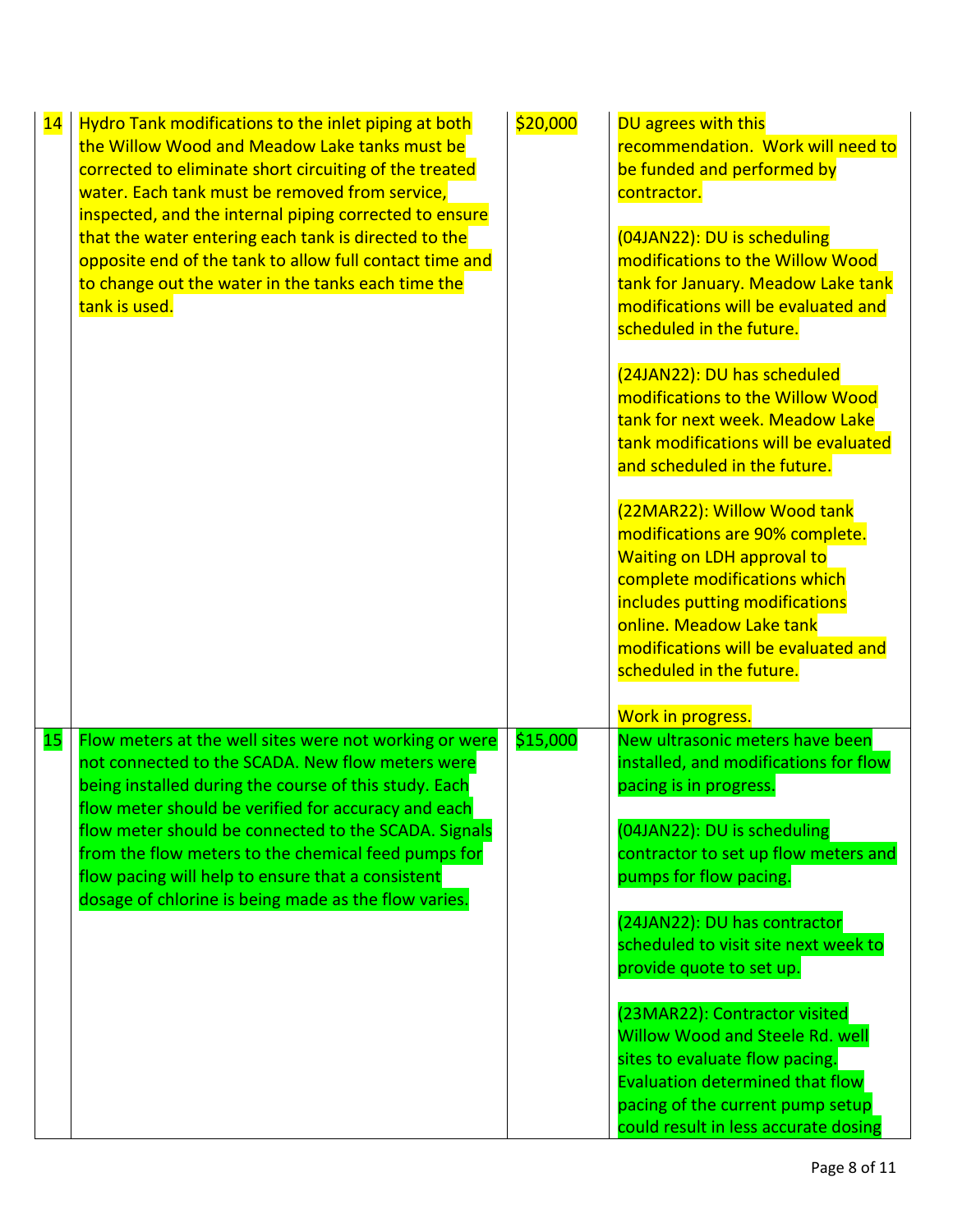|           |                                                                                                                                                                                                                                                                                                                                                                                                                                                                                                                                                                                                                                          |     | compared to current chemical feed<br>setup due to cycling of pumps run<br>times. The flow pacing could<br>potentially under dose since much of<br>the dosing would occur during pump<br>start up and shut down due to do<br>frequency and duration of pump<br>runs. Flow pacing, pump run times,<br>and associated equipment will be<br>evaluated as part of system modeling<br>portion of Water Sector project.<br>(30MAR22): Flow pacing will be<br>further evaluated as part of water<br>system modeling for Water Sector<br>project that has been awarded<br>funding. |
|-----------|------------------------------------------------------------------------------------------------------------------------------------------------------------------------------------------------------------------------------------------------------------------------------------------------------------------------------------------------------------------------------------------------------------------------------------------------------------------------------------------------------------------------------------------------------------------------------------------------------------------------------------------|-----|---------------------------------------------------------------------------------------------------------------------------------------------------------------------------------------------------------------------------------------------------------------------------------------------------------------------------------------------------------------------------------------------------------------------------------------------------------------------------------------------------------------------------------------------------------------------------|
| 16        | Connect Meadow Lake system to a backup supply,<br><b>Cross Gates or Slidell. The existing Meadow Lake</b><br>system is supplied from a single well with no backup<br>supply whatsoever. The loss of the well, pumping<br>equipment, chemical feed, or any other component<br>could cause a loss of water for an extended time<br>frame. Investigations during this study found that the<br>emergency generator at the Meadow Lake well site is<br>inadequate to provide power to run the site. Hence, a<br>loss of utility power will cause the system fail. (No<br>estimate available due to incomplete piping data for<br>each system) |     | DU has evaluated this<br>recommendation & it is included in<br>Phase 1-1 of the Water Sector<br>project application (East St Tammany<br><b>Water Consolidation). Total</b><br><b>Estimated construction cost</b><br>including design is \$1,330,008.<br>*see attached<br>(23MAR22): This water sector project<br>was awarded funding. The Meadow<br>Lake interconnect will be Phase 1-1<br>of the Water Sector project.<br>(30MAR22): Work to be completed<br>as Phase 1-1 of Water Sector project<br>that has been awarded funding.                                      |
| <u>17</u> | Target levels on the daily data sheets at each site do<br>not match the levels listed in the Nitrification Plan.<br>These sheets should be corrected so that the operators<br>have the correct target levels and efforts are made to<br>maintain the target levels at all times.                                                                                                                                                                                                                                                                                                                                                         | \$0 | Daily log sheets have been updated.<br>Work complete.                                                                                                                                                                                                                                                                                                                                                                                                                                                                                                                     |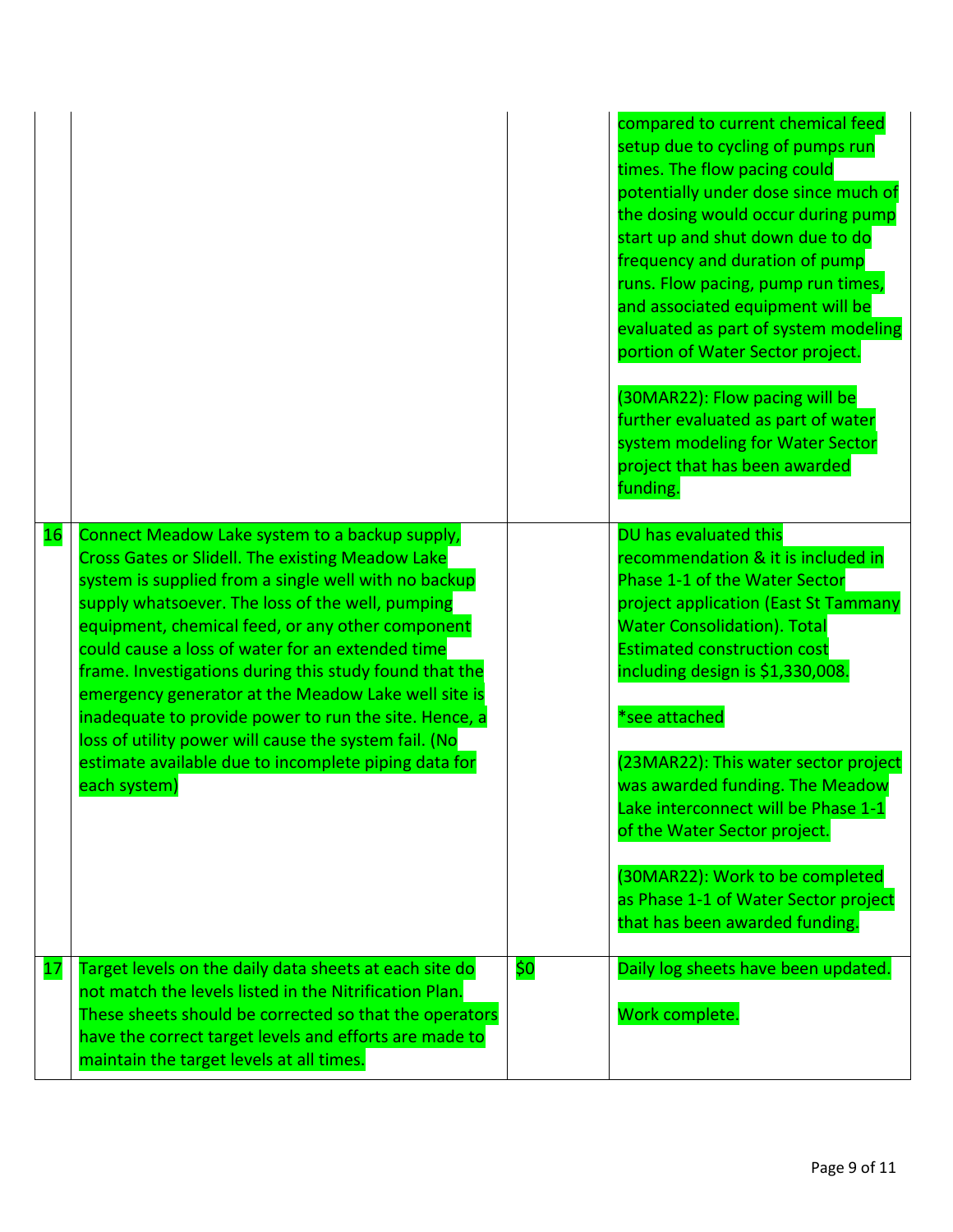| 18        | During this investigation it was determined by an<br>independent professional electrical engineer that the<br>existing generators were undersized for each site.<br>Recommendations were made for new correctly sized<br>generators. However, the Tammany Utilities instructed<br>the electrical engineer to assume that soft starts would<br>be installed at each site to lower the inrush current.<br>This allowed the generators to be downsized<br>somewhat. Consequently, each site will need to have<br>the electrical starters replaced and new correctly sized<br>generators installed. Until this is done, no site has a<br>generator that will run the site under an emergency<br>condition. Damage to a well motor, a control panel, or<br>a generator could occur if one of the existing<br>generators is used to power a site. (Please consult with<br>an Electrical Engineer)                                                                                                                                                             | *need cost<br>estimate | Need funding to replace Meadow<br>Lake & Willow Wood generators, and<br>to add a generator at Steel Rd. DU is<br>recommending to have permanent<br>generators at every water well site<br>throughout the parish.<br>(23MAR22): Generators that comply<br>with the sizing recommendations<br>from Nesbit & Associates have been<br>ordered.<br>Work in progress.                                                                                                                                                                                                                                                                                  |
|-----------|---------------------------------------------------------------------------------------------------------------------------------------------------------------------------------------------------------------------------------------------------------------------------------------------------------------------------------------------------------------------------------------------------------------------------------------------------------------------------------------------------------------------------------------------------------------------------------------------------------------------------------------------------------------------------------------------------------------------------------------------------------------------------------------------------------------------------------------------------------------------------------------------------------------------------------------------------------------------------------------------------------------------------------------------------------|------------------------|--------------------------------------------------------------------------------------------------------------------------------------------------------------------------------------------------------------------------------------------------------------------------------------------------------------------------------------------------------------------------------------------------------------------------------------------------------------------------------------------------------------------------------------------------------------------------------------------------------------------------------------------------|
| 19        | Install SCADA at the MRT so that chlorine residual<br>readings from the MRT site are "real time". Readings<br>from the MRT must be collected daily, even during<br>weekends. Adding the MRT to the SCADA will help to<br>eliminate manpower of having to go to the site each<br>day of the week to record a reading. (\$15,000/site)                                                                                                                                                                                                                                                                                                                                                                                                                                                                                                                                                                                                                                                                                                                    | \$30,000               | Great recommendation, need<br>funding to execute.                                                                                                                                                                                                                                                                                                                                                                                                                                                                                                                                                                                                |
| <b>20</b> | We strongly recommend implementing a<br>unidirectional flushing program to flush all pipelines in<br>a logical and effective manner. Unidirectional flushing<br>means that valves must be closed so that flushing is<br>from one direction and not from two directions. We<br>recommend obtaining a velocity of at least 6 feet per<br>second when flushing. This level of scouring velocity<br>cannot be achieved if all valves are left open and the<br>flushing hydrant is fed from several directions. Flushing<br>an 8" line requires 938 gpm. This rate of water cannot<br>be provided unless both wells are running for the Cross<br>Gates system. Hence, coordination of well operation<br>will be critical when flushing is conducted.<br>Unfortunately, there is not enough supply from the<br>Meadow Lake well to flush properly. A backup supply<br>will help to resolve this deficiency. Currently No<br>routine system flushing is conducted on either system<br>and unidirectional flushing is never undertaken.<br>$($15,000$ modeling) | \$15,000               | DU will perform flushing. A routine<br>flushing is scheduled to begin in the<br>month of December 2021. DU<br>believes the modeling cost will be in<br>excess of \$15,000 based on previous<br>experiences with acquiring modeling<br>estimates for water systems.<br>(04JAN22): Routine water age<br>flushing was pushed to January due<br>to staff shortage over holidays and<br>recent COVID surge.<br>(24JAN22): Routine water age<br>flushing will not be performed on<br>Cross Gates system at this time as<br>temporary Free Chlorine conversion<br>is imminent will involve significant<br>flushing of the entire Cross Gates<br>system. |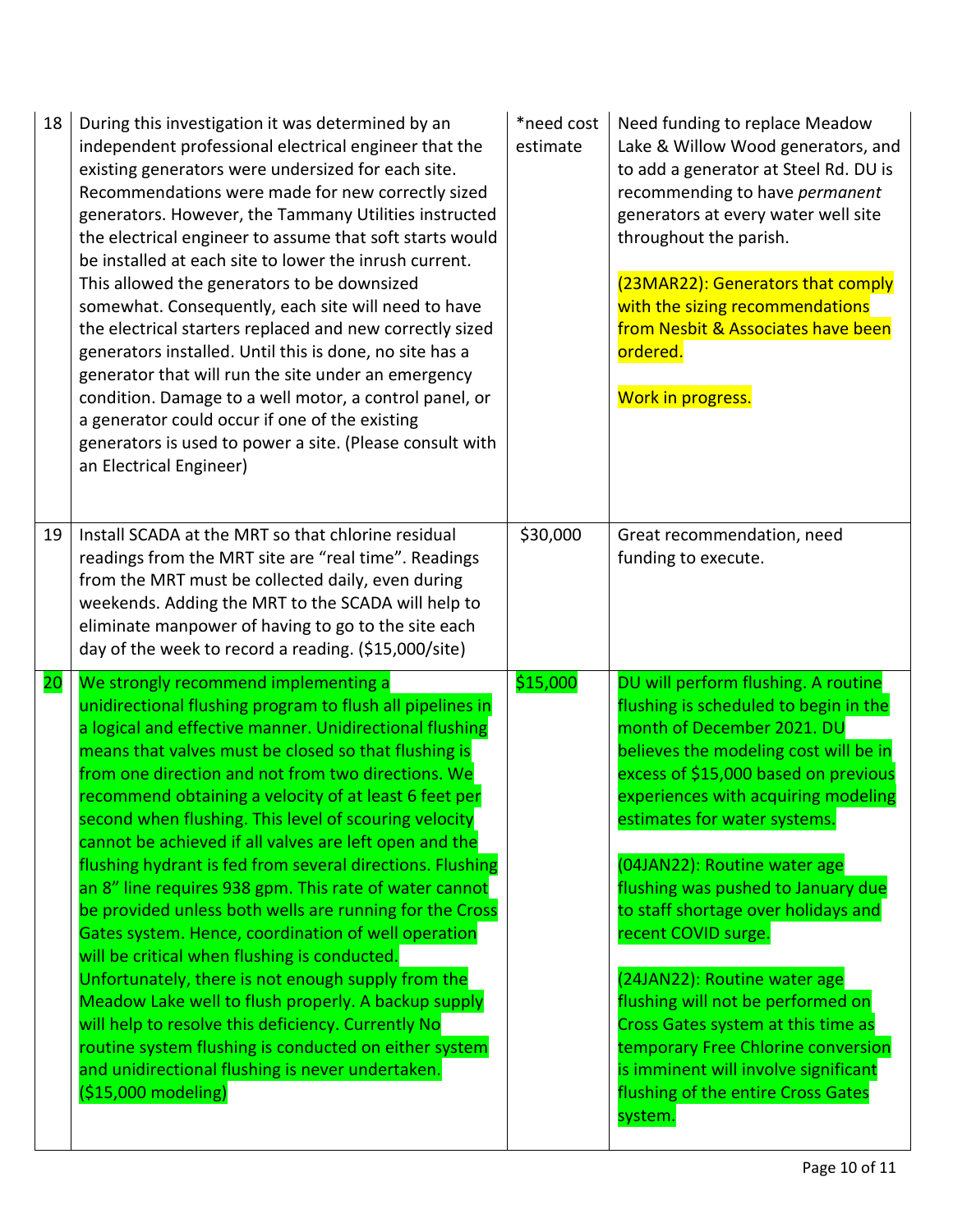|    |                                                                                                                                                                                                                                                                                                                                |          | (23MAR22): Temporary Free<br>Chlorine conversion is imminent and<br>will involve significant flushing of the<br>entire Cross Gates system. Meadow<br>Lake interconnect was awarded<br>funding and will be Phase 1-1 of the<br>Water Sector project. This should<br>provide sufficient capacity to flush<br>Meadow Lake system.<br>(30MAR22): Flushing will be<br>completed during disinfection<br>conversion and Meadow Lake water<br>supply will be increased through<br>Phase 1-1 of the Water Sector<br>project which has been awarded<br>funding. |
|----|--------------------------------------------------------------------------------------------------------------------------------------------------------------------------------------------------------------------------------------------------------------------------------------------------------------------------------|----------|-------------------------------------------------------------------------------------------------------------------------------------------------------------------------------------------------------------------------------------------------------------------------------------------------------------------------------------------------------------------------------------------------------------------------------------------------------------------------------------------------------------------------------------------------------|
| 21 | Install a bypass around the Steel Road tank so that the<br>well can still be utilized whenever the hydropneumatic<br>tank is taken out of service. (\$15,000)                                                                                                                                                                  | \$15,000 | DU will utilize a temporary<br>pneumatic tank as a bypass when<br>servicing so well can still be active.<br>This allows for staying within<br>required detention time for proper<br>disinfection; all as per LDH standards<br>and guidelines.                                                                                                                                                                                                                                                                                                         |
| 22 | Map information provided for each system was not<br>complete. Details for portions of the water systems<br>should be found so that the maps can be completed.<br>(N/A)                                                                                                                                                         | N/A      | DU is evaluating to purchase proper<br>equipment to identify all assets on<br>lines & complete maps (GPS locator).<br>* quote attached<br>(23MAR22): DU submitted budget<br>amendment request to Council to be<br>introduced at April 7 Council<br><b>Meeting for funds needed to</b><br>purchase GIS mapping equipment.<br>Work in progress.                                                                                                                                                                                                         |
| 23 | Valves that were shown on the maps provided have<br>been shown on a new overall map. Valve details<br>should be developed in the field so that every valve<br>can be identified from known monuments. In addition,<br>each valve should be GPS'd so that coordinates can be<br>used to locate each valve when necessary. (N/A) |          | *see # 22 response above                                                                                                                                                                                                                                                                                                                                                                                                                                                                                                                              |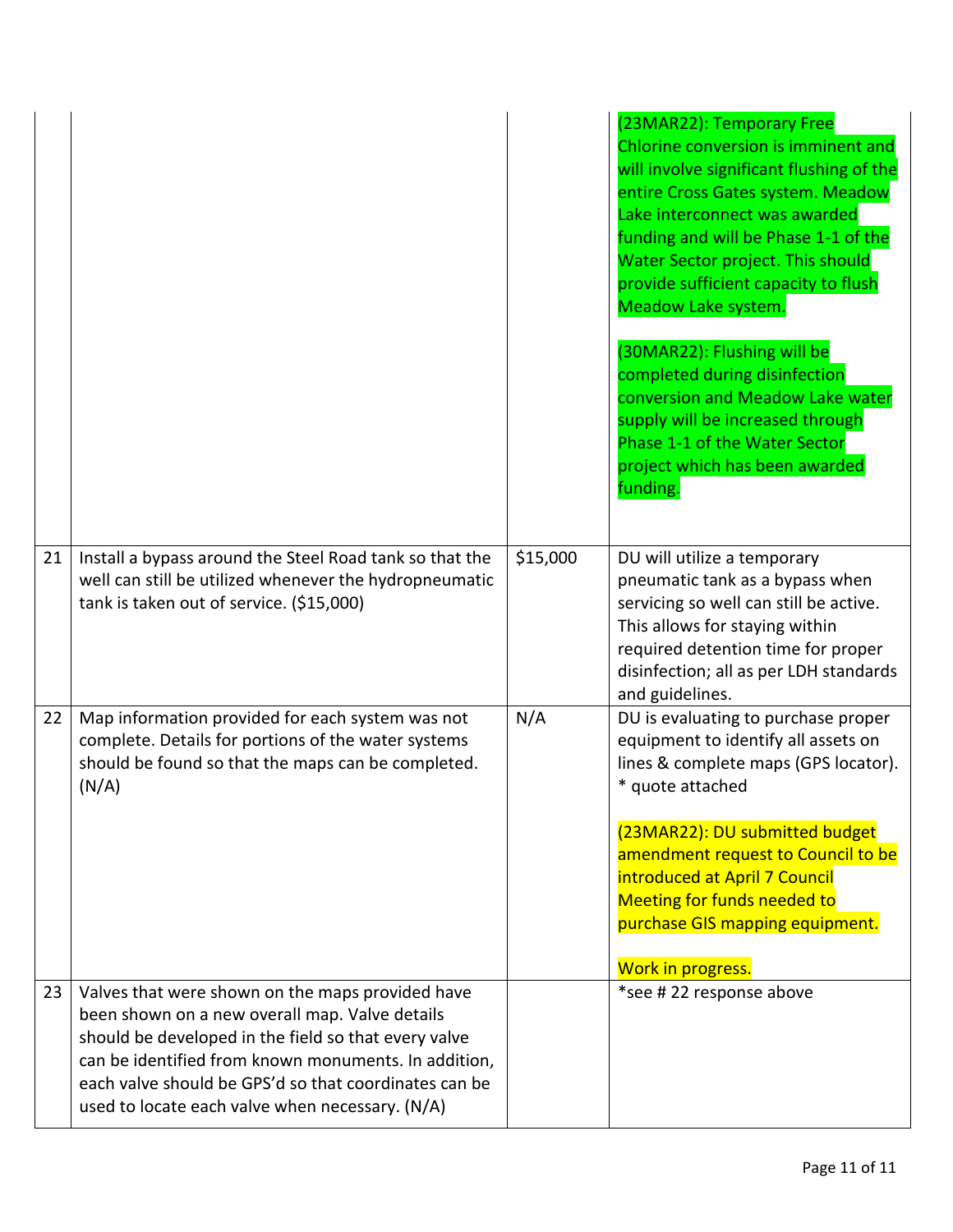| 24 | Repair broken/inoperable valves immediately. Valves<br>that are inoperable can make isolation of small<br>sections very difficult. Valves that are closed can result<br>in stagnant water in parts of the distribution system.                                                                                                                                                                                                                                                                                                                                                                                                                                                             | <b>TBD</b> | DU agrees with this<br>recommendation. Any discovered<br>broken and/or inoperable valve is<br>fixed when found or brought to our<br>attention.                                                                                                                                                                                                        |
|----|--------------------------------------------------------------------------------------------------------------------------------------------------------------------------------------------------------------------------------------------------------------------------------------------------------------------------------------------------------------------------------------------------------------------------------------------------------------------------------------------------------------------------------------------------------------------------------------------------------------------------------------------------------------------------------------------|------------|-------------------------------------------------------------------------------------------------------------------------------------------------------------------------------------------------------------------------------------------------------------------------------------------------------------------------------------------------------|
| 25 | Distribution - Identify and label any valves that open<br>clockwise. Valves normally open counterclockwise, but<br>some valves are manufactured to open in the opposite<br>direction. Either label valves that open clockwise in the<br>field or replace the valves with new valves so that all<br>valves in the distribution system open identically.                                                                                                                                                                                                                                                                                                                                     | <b>TBD</b> | DU agrees with this<br>recommendation.                                                                                                                                                                                                                                                                                                                |
| 26 | Dead Ends - Evaluate the installation of additional<br>automated flushing units. Test portions of the<br>distribution system to see if any additional flushing<br>units are required. Testing may also prove that some<br>of the recommended flushing units can be turned off<br>during certain seasons of the year, such as during<br>heavy demands when customer demand keeps the<br>water age low. The number of additional flushing units<br>may be lower than the original seventeen units once<br>water quality is optimized and once water age is<br>calculated using a computer model of the distribution<br>system. Initial estimate is four units at \$4,000 each =<br>\$16,000. | \$16,000   | DU will contact O&W to identify the<br>locations of the 4 units and<br>investigate.<br>(04JAN22): O&W provided the 4<br>locations. DU is evaluating necessary<br>equipment to install flushing<br>hydrants at provided locations.<br>(24JAN22): Flushing hydrants have<br>been installed at all 4 locations<br>recommended by O &W.<br>Work complete. |
| 27 | Exercise each distribution valve annually. Record any<br>valves that are broken or inoperable. In many cases<br>the valve box may not have been installed properly<br>such that the placement of a valve wrench on the valve<br>is very difficult. Valve boxes that are off center and<br>make operation of a valve difficult should be excavated<br>and placed correctly. Valve boxes should not bear on<br>the distribution pipe but should be supported<br>independently such that they bear on separate<br>supports. (N/A)                                                                                                                                                             |            | DU agrees with this<br>recommendation. Currently our<br>priority is to identify all valves in the<br>system. Once identified, DU will<br>implement a valve exercise program.                                                                                                                                                                          |
| 28 | Consider building a computer model of each<br>distribution system to verify system capacity and to<br>review water age. Computer models are also<br>extremely helpful when looking for closed valves and<br>to investigate other water issues. Any computer model<br>should be field verified and calibrated.                                                                                                                                                                                                                                                                                                                                                                              | \$20,000   | DU agrees with modeling the entire<br>water distribution systems<br>throughout the St. Tammany Parish<br>area. However, we feel the cost for<br>this will be in excess of \$20,000.<br>(23MAR22): Modeling of the Cross<br>Gates distribution system will be<br>included in the Water Sector project<br>that recently was awarded funding.            |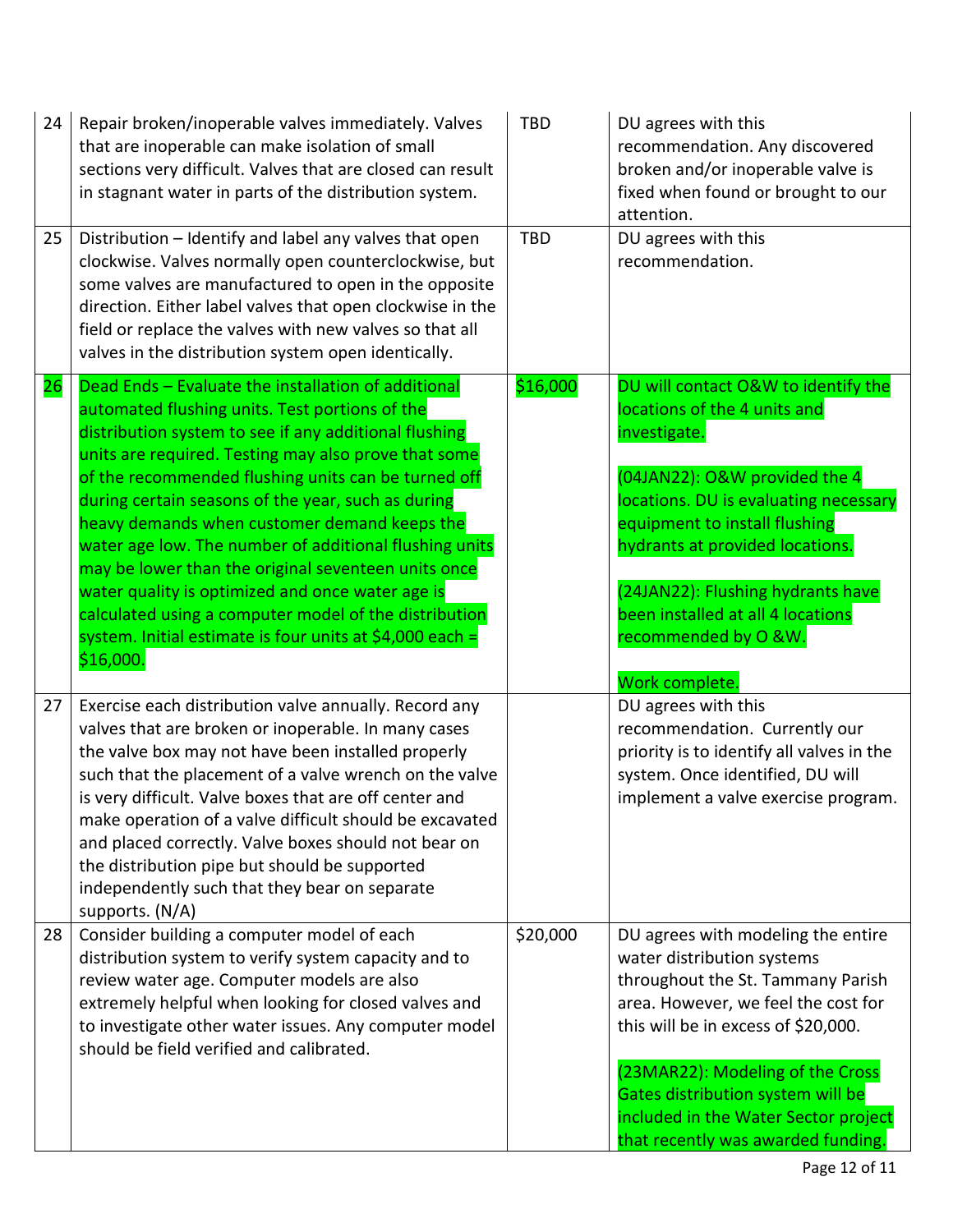|                 |                                                                                                                                                                                                                                                                                                                                                                                                                                                                                                                                                                                                                                                                                                                                                                                                                                                                                                                                                                                                                                                                                        |       | (30MAR22): Computer model of<br>distribution system will be<br>completed as part of the Water<br>Sector project that was awarded<br>funding.                                                                                              |
|-----------------|----------------------------------------------------------------------------------------------------------------------------------------------------------------------------------------------------------------------------------------------------------------------------------------------------------------------------------------------------------------------------------------------------------------------------------------------------------------------------------------------------------------------------------------------------------------------------------------------------------------------------------------------------------------------------------------------------------------------------------------------------------------------------------------------------------------------------------------------------------------------------------------------------------------------------------------------------------------------------------------------------------------------------------------------------------------------------------------|-------|-------------------------------------------------------------------------------------------------------------------------------------------------------------------------------------------------------------------------------------------|
| 29              | The Parish should purchase the latest AWWA M20<br>manual on chlorination. Each operator should be<br>required to study the manual so that they can learn<br>more about the chemistry and details of running a<br>chloramine water system.                                                                                                                                                                                                                                                                                                                                                                                                                                                                                                                                                                                                                                                                                                                                                                                                                                              | \$150 | DU has ordered the recommended<br>manual.<br>(04JAN22): DU has received the<br>manual and is reviewing procedures<br>with staff operators.<br>Work complete.                                                                              |
| 30 <sub>o</sub> | The Parish should engage customers in education<br>about the water system. The Parish should make<br>customers aware of improvements to the water<br>system that stem from this report. Customer should<br>also be educated on items such as home filters.<br>Manufactures recommendations should be followed<br>for water pitches such as those manufactured by<br>Britta. For example, literature from Britta shows that<br>the pitcher filters should be changed every 40 gallons<br>or every 2 months, which ever comes first. Customers<br>should also be educated on stagnant water in their<br>homes caused by low to no usage in portions of their<br>home such as a guest bathroom. Frequent flushing<br>within a home should be stressed to ensure the best<br>water quality at all times. One often overlooked item is<br>pet water bowls. Water bowls for pet should be<br>cleaned each time the bowl is refilled. Customers<br>should be informed of the danger of simply refilling<br>partially full water bowls that should instead be<br>cleaned out frequently. (N/A) |       | DU believes that education of<br>customers on all aspects of the water<br>system is important. DU staff will<br>coordinate with the Public<br>Information Department staff to<br>discuss and coordinate our efforts.<br>Work in progress. |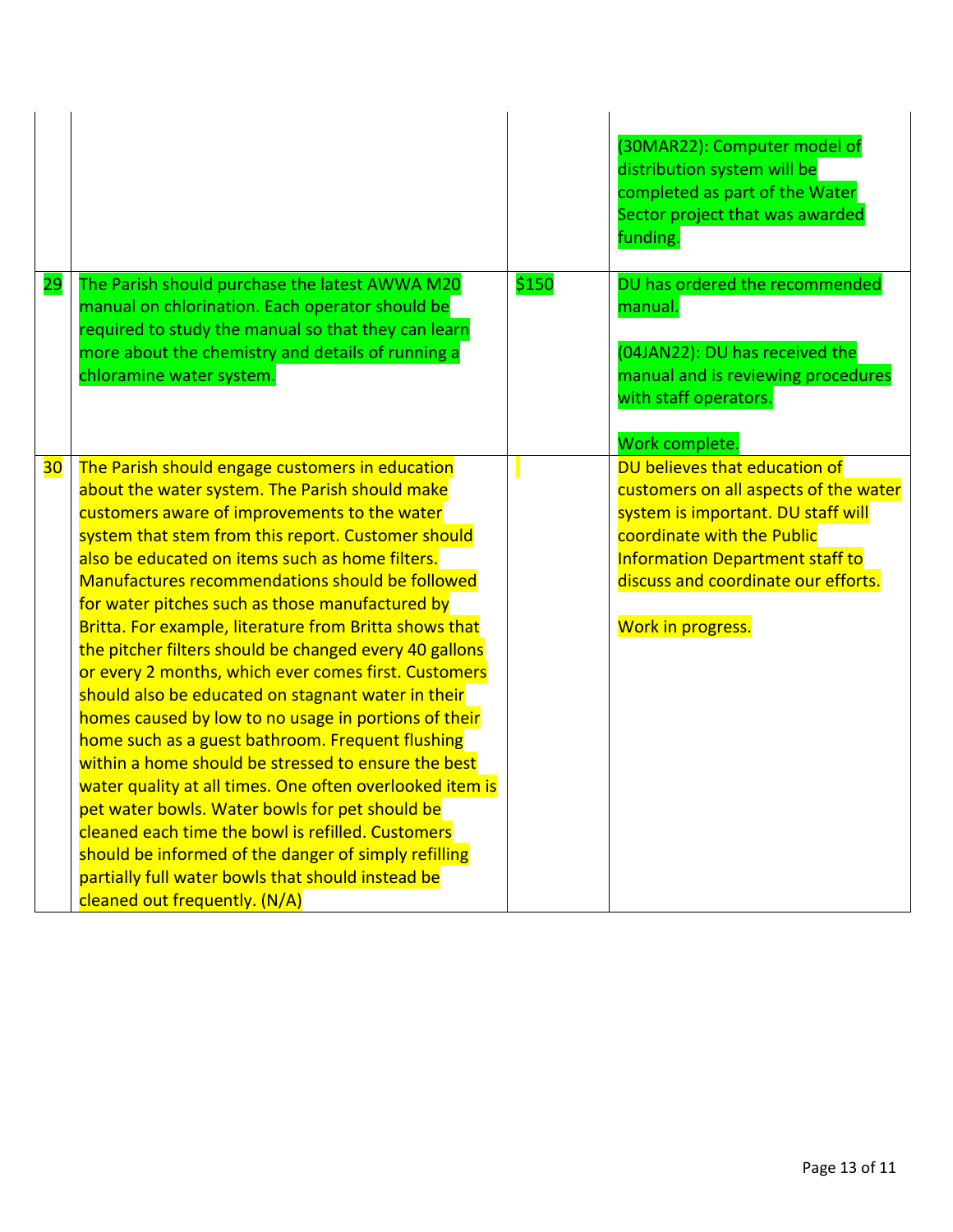| 31 | The Parish should inform customers whenever<br>pressure in the distribution system is lost for even a<br>slight period of time. Any time pressure in the<br>distribution system drops below the LDH requirement<br>of 20 psi there is a chance that contamination could<br>occur. With the new SCADA systems alarms can now<br>be generated from the Steele Road or Willow Wood<br>well sites should pressures drop in the water<br>distribution system. An automated notice to all<br>customers could be generated should a low pressure<br>alarm occur from either of these well sites.<br>Unfortunately, until SCADA is installed at the Meadow<br>Lake well site no automated notice of a loss of<br>pressure will be available for that system. (N/A)                                                                                                                                                                                                                                                                                                                                                                                                                                                                                                                                                                                   | DU follows all LDH regulations<br>relative to a loss of pressure event<br>including the issuance of boil<br>advisories when the pressure in a<br>system drops below 20 PSI.<br>Depending on the scale of the event,<br>notifications are sent out via direct<br>notification (flyers), signs placed in<br>the area, reverse 911 calls, and<br>posting on social media and the<br>Parish website, and news outlets. |
|----|----------------------------------------------------------------------------------------------------------------------------------------------------------------------------------------------------------------------------------------------------------------------------------------------------------------------------------------------------------------------------------------------------------------------------------------------------------------------------------------------------------------------------------------------------------------------------------------------------------------------------------------------------------------------------------------------------------------------------------------------------------------------------------------------------------------------------------------------------------------------------------------------------------------------------------------------------------------------------------------------------------------------------------------------------------------------------------------------------------------------------------------------------------------------------------------------------------------------------------------------------------------------------------------------------------------------------------------------|--------------------------------------------------------------------------------------------------------------------------------------------------------------------------------------------------------------------------------------------------------------------------------------------------------------------------------------------------------------------------------------------------------------------|
| 32 | A loss of chlorine residual (less than 0.5 mg/l) is a<br>significant problem that must be addressed<br>immediately. If the loss is system wide, then a boil<br>water advisory should be issued to all customers until<br>the residual is reinstated and bacteriological samples<br>are taken to ensure that no bacteriological<br>contamination is present. If the loss of chlorine<br>residual is only in a local area, then the extent of low<br>chlorine residual should be established by taking<br>samples that can identify the boundary of the area<br>impacted. Customers should be notified within the<br>boundary of the area of the low chlorine residual of a<br>boil water advisory. Flushing should begin immediately<br>to raise the residual chlorine to acceptable levels. The<br>boil water advisory should not be lifted until<br>bacteriological samples taken within the area per LDH<br>requirements are cleared. Fortunately, water systems<br>where the internal water pressure is maintained but<br>see a loss of chlorine residual can be less susceptible to<br>contamination. But, in our opinion this does not<br>negate the responsibility of the water system to<br>immediately notify customers nor to take appropriate<br>bacteriological water samples to ensure that the water<br>is safe to drink. (N/A) | DU follows all regulations pertaining<br>to the issuance of boil advisories as<br>promulgated in Title 51 (Sanitary<br>Code) and follows the procedures<br>and guidelines as set forth by LDH in<br>ASAP 12.24 (Issuing Boil Advisories-<br>Engineering Services SOP Manual).                                                                                                                                      |